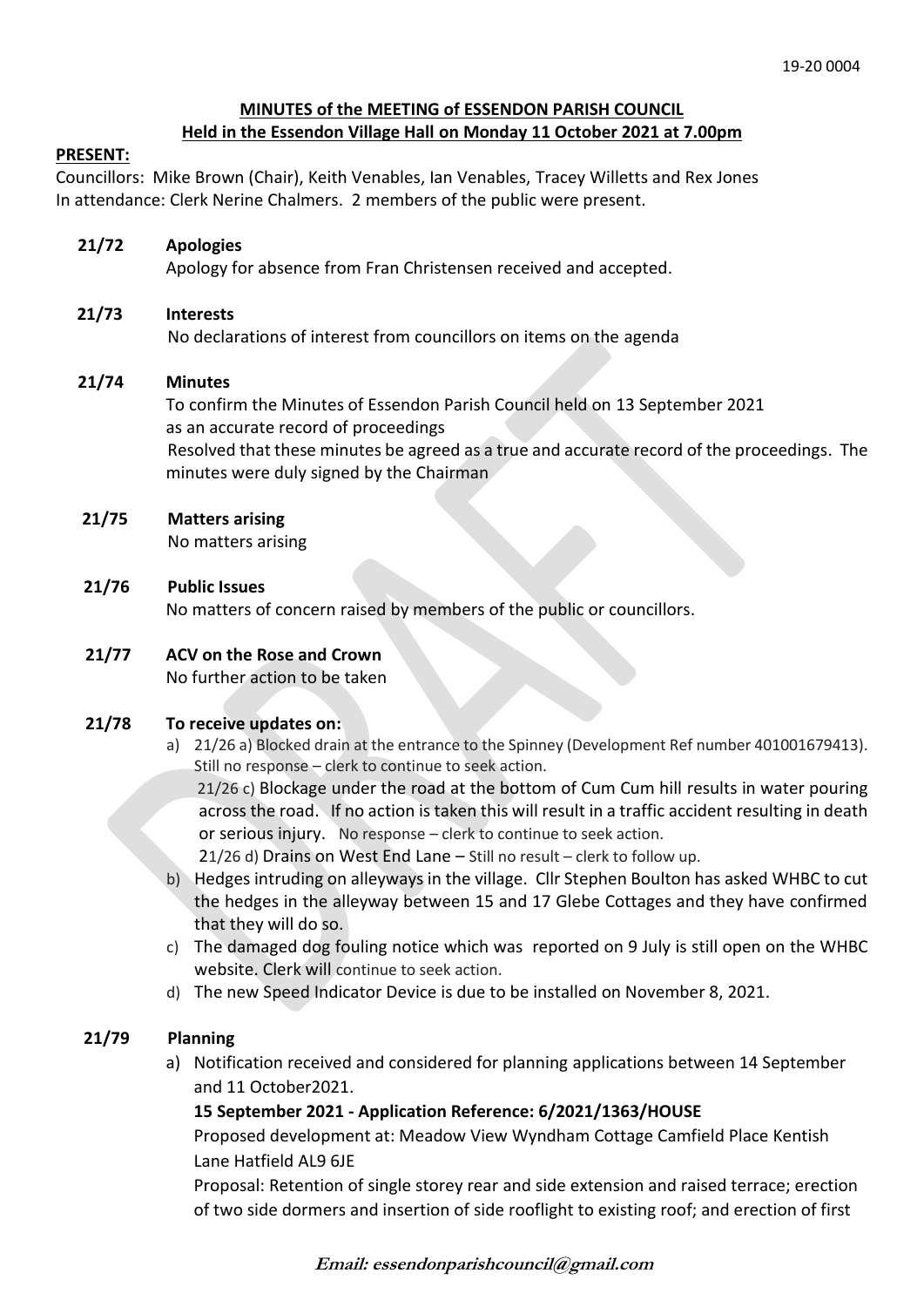floor rear extension with a side dormer and rooflight. This proposal was considered by WHBC on 15 September 2021 when a decision was made to approve the application.

### **28 September 2021 - Application Reference: 6/2021/2514/MAJ**

Proposed development at: Holwell Court Farm Holwell Court Hatfield AL9 5RL Proposal: Redevelopment of existing farmyard to create 6 dwellings

# **1 October 2021 - Amendments to application - Application Reference: 6/2021/2514/MAJ**

Proposed development at: Holwell Court Farm Holwell Court Hatfield AL9 5RL Proposal: Redevelopment of existing farmyard to create 2 x 3 bed and 4 x 4 bed dwellings. There have been amendments in respect to the application submitted to the Council. The application and any amendments are available for viewing on the Council's website.

# **4 October 2021** - **Application Reference: 6/2021/2652/HOUSE**

Proposed development at: Little House West End Lane Essendon Hatfield AL9 6AU Proposal: Erection of a single storey side extension involving demolition of existing attached garage, and alterations to fenestrations. EPC Members had no comments to make on this application, which they were content to leave to WHBC's planners to determine.

# **4 October 2021 - Planning (Listed Buildings and Conservation Areas) Act 1990 Planning (Listed Buildings and Conservation Areas) Regulations 1990 Application Reference: 6/2021/2653/LB**

Proposed development at: Little House West End Lane Essendon Hatfield AL9 6AU Proposal: Erection of a single storey side extension involving demolition of existing attached garage, and alterations to fenestrations. EPC Members had no comments to make on this application, which they were content to leave to WHBC's planners to determine.

#### **21/80 Finance**

- a) The Chair and Clerk reported on the initial and very satisfactory meeting held on 8 October 2021 with Helen McCash of McCash and Hay, Accountants.
- b) To authorise payments made in accordance with the budget Payments to PKF Littlejohn (External auditors) Moody Grounds Maintenance, Village Hall (hiring and contribution to Essendon Connect) and the clerk unanimously agreed.
- c) Transition from Barclays to Unity Bank nearing completion
- d) Transfer of funds to the Hall Replacement Fund dependent on online banking arrangements
- e) External auditor certificate 2020/21 has been received. "We certify that we have completed our review of Sections 1 and 2 of the Annual Governance and Accountability Return and discharged our responsibilities under the Local Audit and Accountability Act 2014, for the year ended 31 March 2021."
- f) Note that on 14 July 2021 (minute 21/58 d) Council agreed that repayment of the loan of £5,000 to the Hall Management committee for payment to OT Construction Ltd should be deferred for a period of one year.

**Email: essendonparishcouncil@gmail.com**